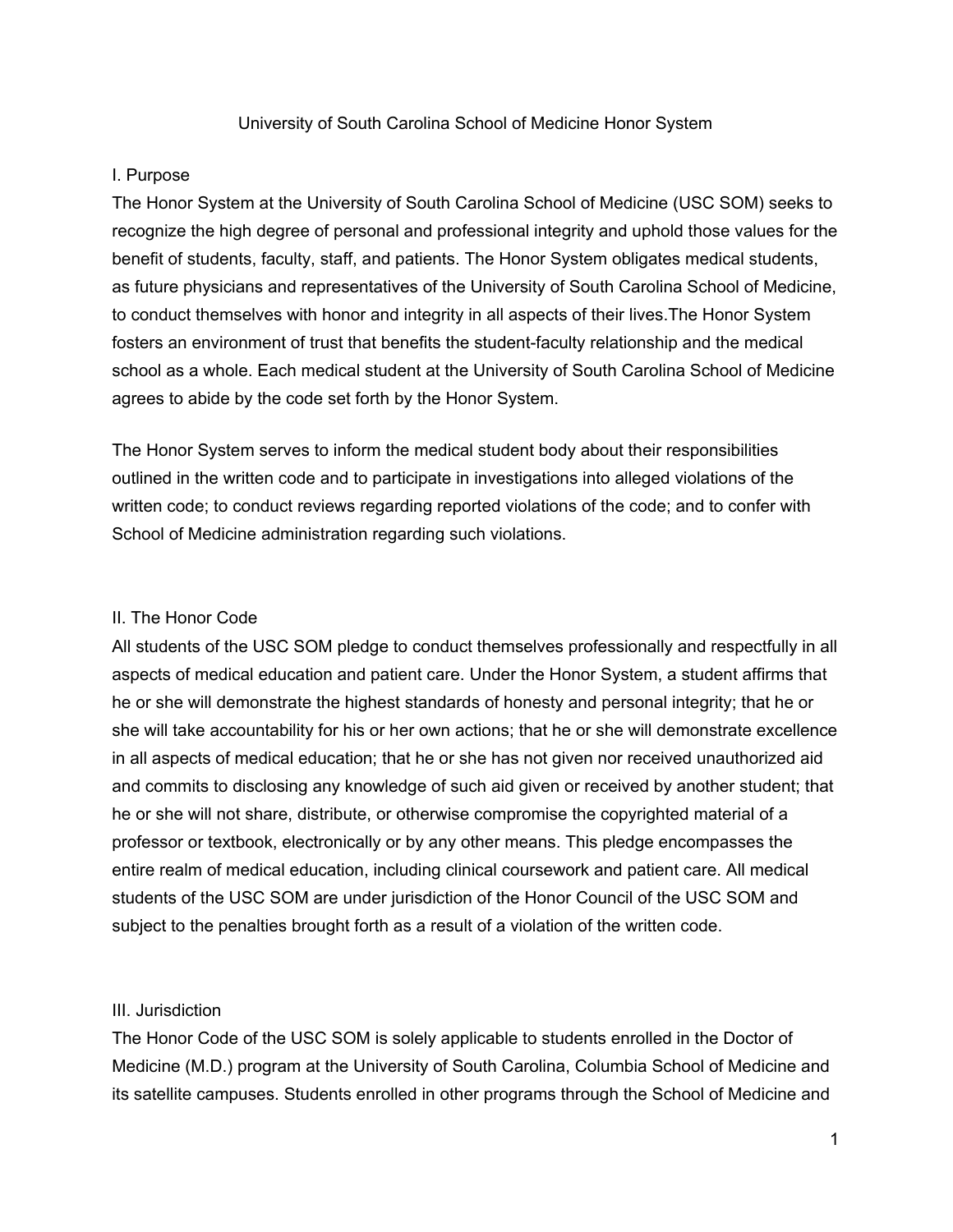USC Greenville School of Medicine M.D. students are excluded from this document. M.D. students at USC SOM Columbia who are pursuing an additional degree (e.g. M.D.-Ph.D) are subject to the Honor Code as detailed herein until the date of their graduation from the School of Medicine.

# **Constitution**

# Article 1: Name

The name of the committee shall be the University of South Carolina School of Medicine Honor Committee. It shall be referred to in this document as the "Honor Committee" or "the committee."

The name of the council shall be the University of South Carolina School of Medicine Honor Council. It shall be referred to in this document as the "Honor Council" or "the council".

# Article 2: Purpose

- 1. The purpose of the Honor Committee shall be:
	- a. To encourage the students of the USC SOM to uphold the highest standards of integrity;
	- b. To inform the students of the USC SOM of the expectations set forth by the written Honor Code;
	- c. To inform the students of the USC SOM of the process of the Honor Council; and
	- d. To serve as a pool of hearing panel members for the Honor Council.
- 2. The purpose of the Honor Council shall be
	- a. To receive allegations of Honor Code violations and protect against false accusations;
	- b. To evaluate information presented in an Honor Code violation;
	- c. To determine whether an Honor Code violation occurred; and
	- d. To inform the student and faculty advisor of the Honor Council the outcome of a review.

## Article 3: Membership and Officers and their Duties

1. Faculty Advisors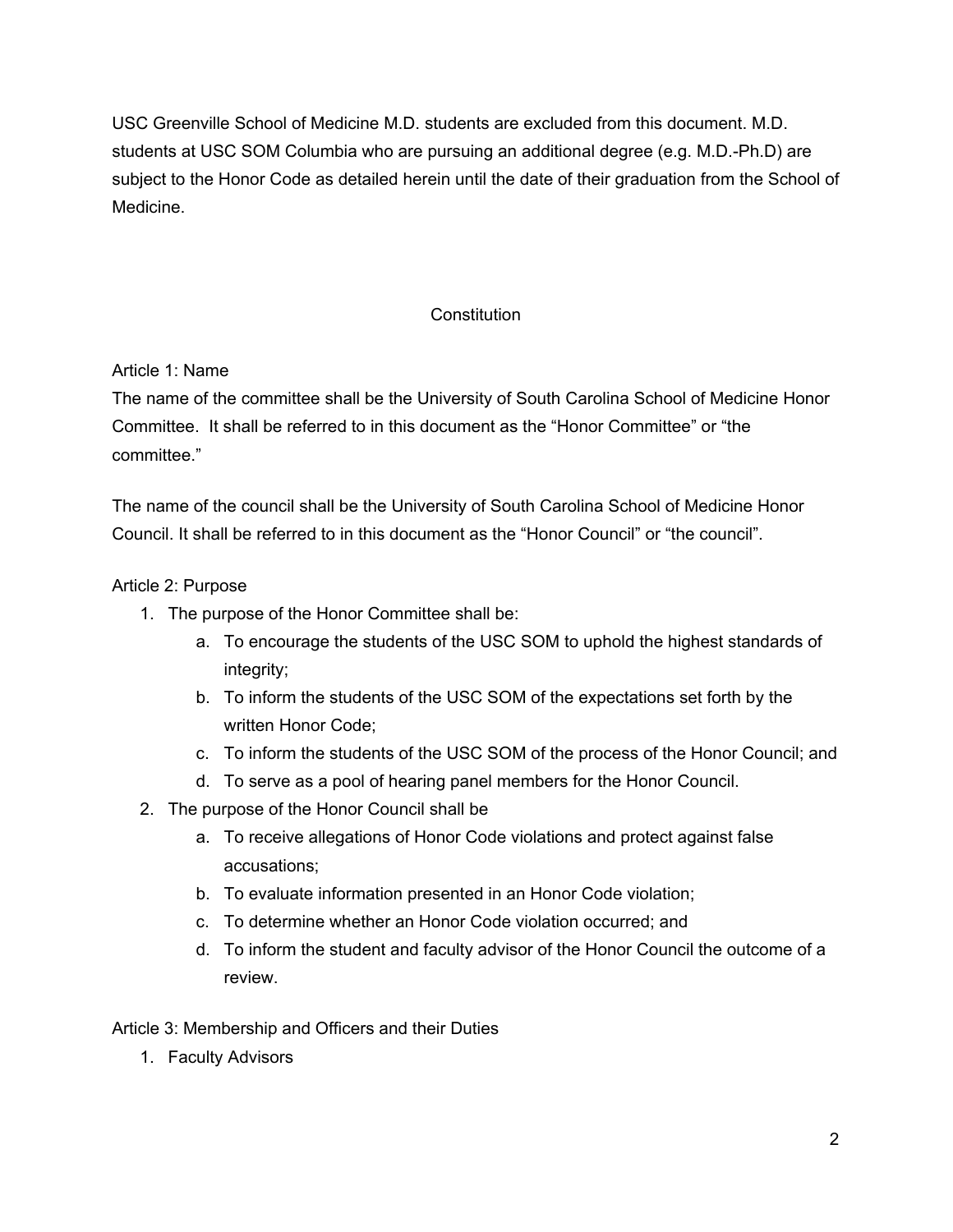- a. The faculty advisors will be members of the Promotions Committee appointed by the Dean with input from the Associate Deans.
- b. There will be a faculty advisor for both the pre-clinical and clinical aspects of the school, each of whom will serve staggered 3-year terms.
- c. The Faculty Advisor's role is to ensure that all rules are followed in a review.
- d. In the case of an allegation, the advisors will decide with the Student Advisor and Student Chair of the Honor Council whether there is sufficient reason to believe an honor code violation or a professionalism violation has occurred.
- e. The advisors shall report to the Promotions Committee of the School of Medicine with the outcome of an honor code hearing.
- 2. Student Advisors
	- a. The student advisor shall be an M4 student appointed by the Dean, with input from the faculty advisors and Associate Deans as necessary.
	- b. The Student advisor's role is to collect information for a hearing and to function as an investigator, under the supervision of a faculty advisor.
	- c. The Student Advisor is to act as point of contact for the student body, an advisor for the Student Chair, and a liaison between faculty and student representation.
- 3. Student Chair
	- a. The student chair of the Honor Council shall be an M2 member.
	- b. The student chair shall be elected from the members of the Honor Committee.
	- c. The role of the chair shall be: to coordinate the activities of the honor committee, oversee the meetings of the Honor Council, preside at all meetings of the Honor Council, and arrange for the review of any charged student.
	- d. Elections will occur after Spring Break and the term will last for one year.
- 4. Vice Chair/Secretary
	- a. The Vice Chair/Secretary shall be an elected position from the M2 members of the Honor Committee.
	- b. The Vice Chair/Secretary shall keep full minutes of all meetings and full proceedings of all committee meetings.
	- c. The Vice Chair will serve as acting Student Chair in the event of the Student Chair's absence.
- 5. Electronic File Sharing Chair
	- a. Two students (one M1 and one M2) of the Honor Committee will be appointed by the student Chair of the Honor Committee, based on their desire for the position.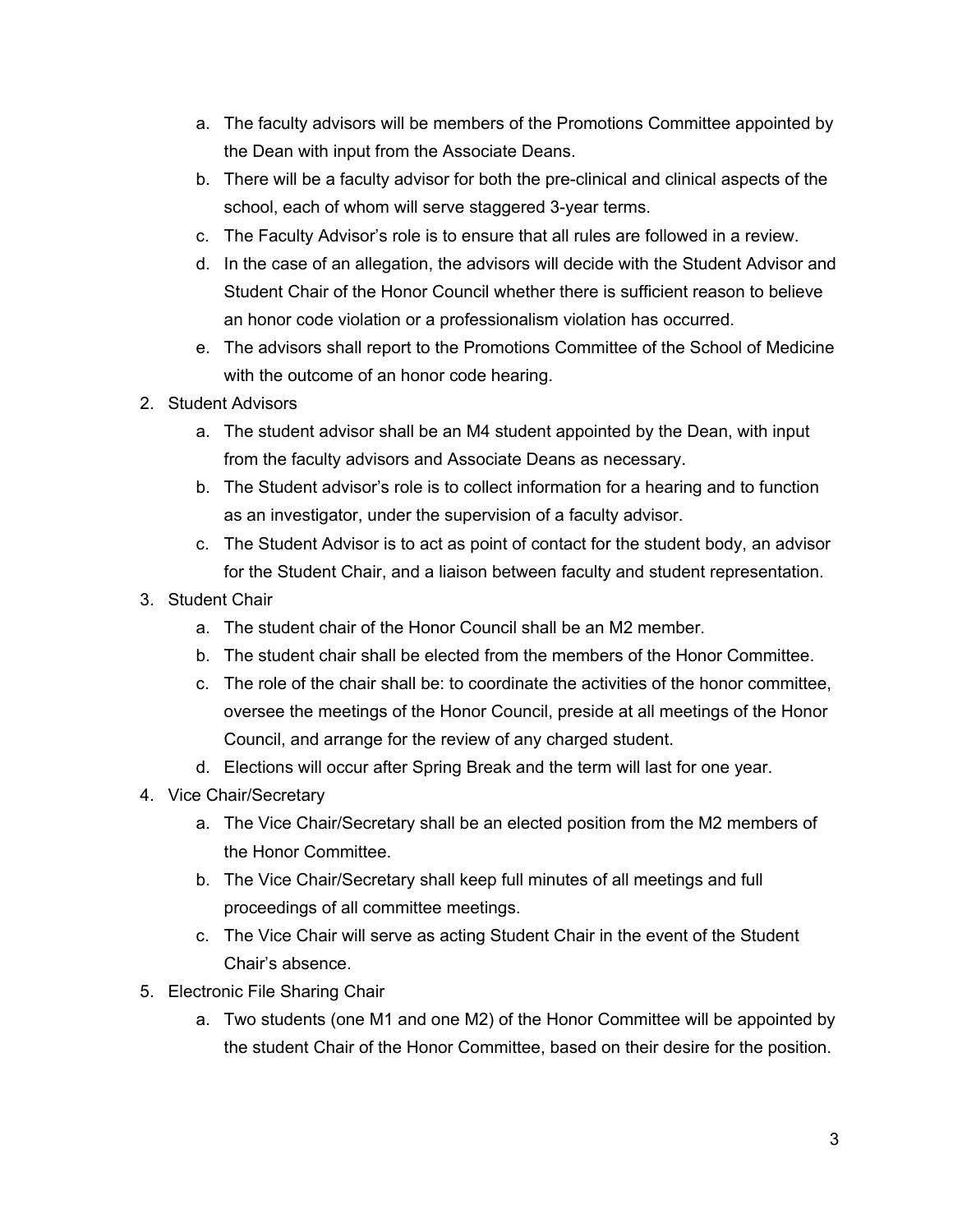- b. The role will be to oversee the various means of electronic file sharing and removing any material that is deemed to be a violation of the Statement on Technology.
- 6. Honor Committee Members
	- a. The Honor Committee shall consist of any student at the USC SOM in good academic and conduct standing beginning on July 1st with the exception of newly enrolled M1s.
	- b. M1 students in good academic and conduct standings shall be considered for membership at the beginning of second semester M1 year.
	- c. The student must apply to be a member of the committee through a written statement and letter of recommendation. Upon acceptance of the written statement by the student Chair, the student must review the constitution and bylaws and pass a quiz.
	- d. Once the quiz is satisfactorily completed, the student Chair, student advisor, and faculty advisor shall approve membership.
		- i. At the discretion of the faculty advisor interviews may be held to help vet membership.
	- e. Meeting attendance is mandatory for M1-M2s unless there is prior approval of the student chair. M3/M4 members are excused from general meetings, though their presence is requested if schedules permit.
- 7. Honor Council Members
	- a. Student Members
		- i. Honor Council members will be chosen from the Honor Committee at random by the Chair.
		- ii. One student will be chosen from each class to serve as hearing panel members during a review.
		- iii. No students will be chosen from the class of the student who committed the alleged violation.
		- iv. Thus, a total of three students will be chosen.
		- v. M2 students will represent the M1 class during the fall semester.
	- b. Faculty Members
		- i. Two faculty members will be chosen by the faculty advisors.
			- 1. One faculty member will be a pre-clinical professor and the other faculty member will be a clinical professor.
		- ii. No faculty member may be a current professor of the student.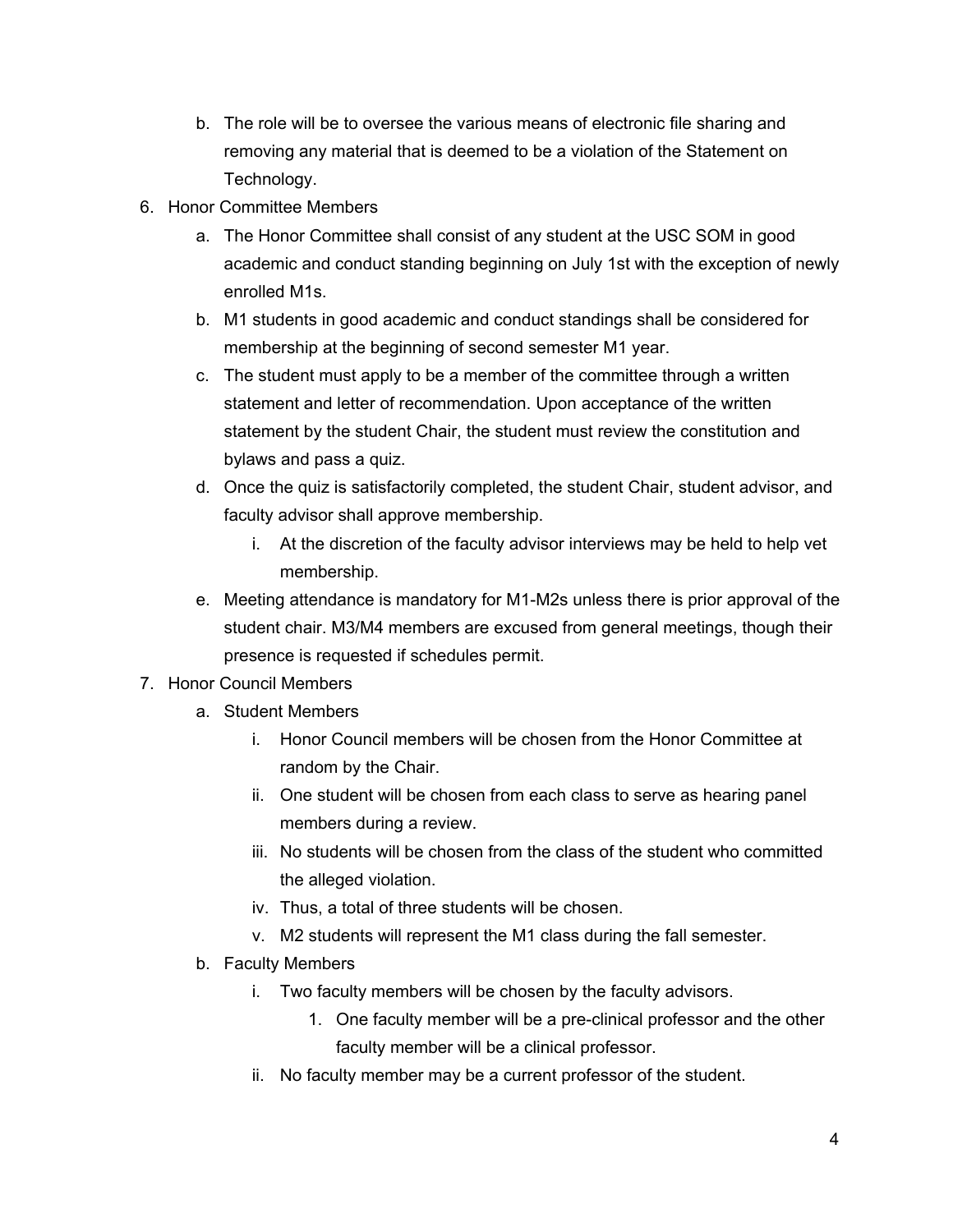

Article 5: Meetings of the Honor Committee

- 1. The Honor Committee will meet once during orientation to discuss the Honor System with the incoming M1s.
- 2. The Honor Committee will meet twice during the year: once at the beginning of the fall semester to inform students about how to join the Honor Committee; and once in the early spring to discuss elections after Spring Break.
- 3. Meetings of the Honor Committee may be called by the chair at any time and must be called within ten (10) days when requested by two (2) or more members of the Honor Committee.
- 4. All meetings shall be conducted according to Sturgis Rules of Order.
- 5. A meeting of the Honor Committee to reevaluate and review the Honor Code should be convened a minimum of every three years.

## Article 6: Quorum

1. Three members of the Honor Council of five shall constitute a quorum; one of the three must be a faculty member.

Article 7. Reporting a Violation

- 1. If a student or instructor has reason to believe that a breach of the Honor Code has been committed, he or she must:
	- a. Report the incidence in electronic, written form by submitting a Report of Honor Code Violation to the secure email address provided at the Student Services website.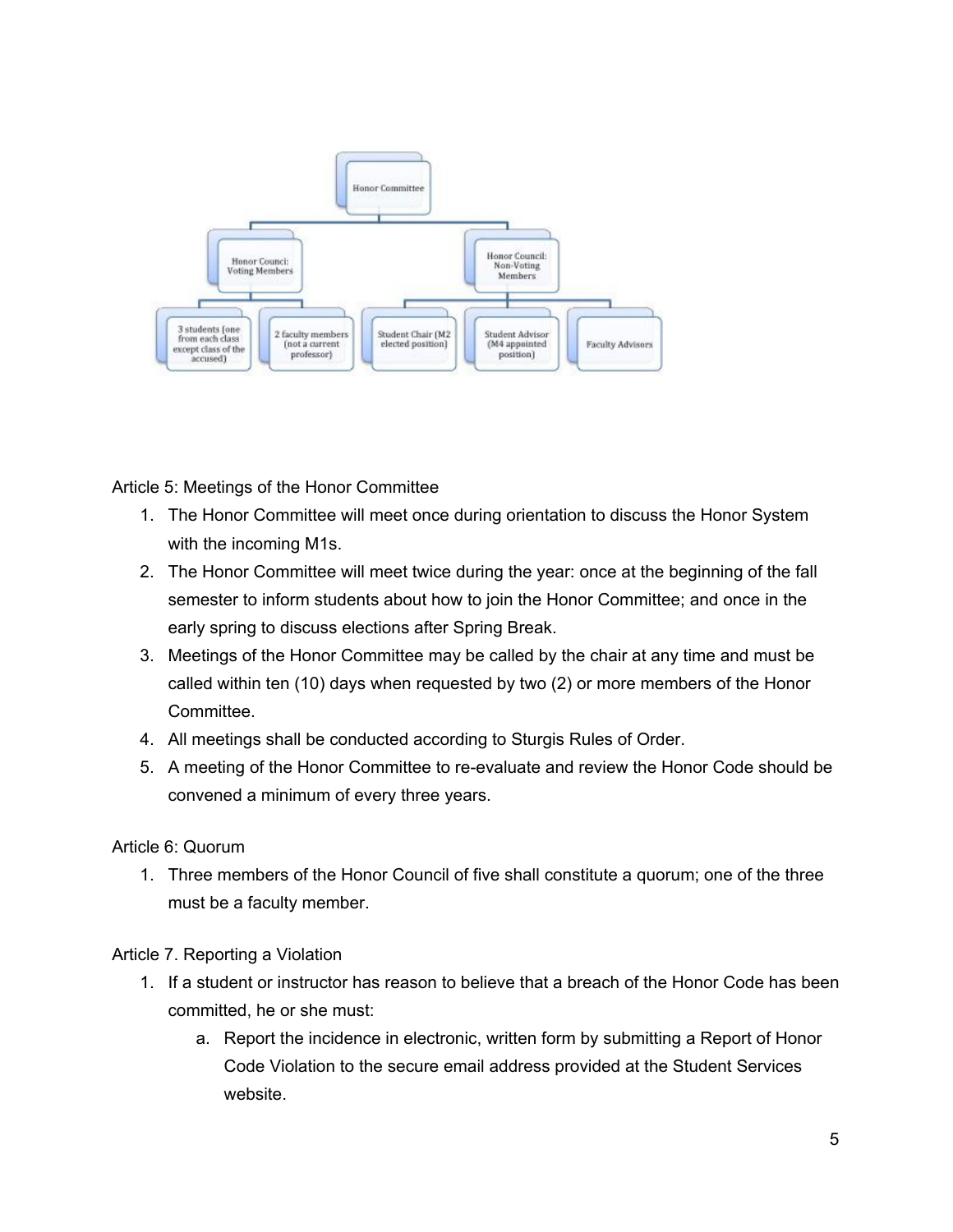- b. The student or instructor has three business days to report a suspected violation after discovery.
	- i. Exception: Tier One Professionalism incidents must be reported within 24 hours of the event or discovery of said event.
- 2. Failure to take action on an incident is a breach of the Honor Code. Students are required to report in writing any suspected violations of the Honor Code.
- 3. The person who reports the incident is charged with maintaining the privacy of his or her allegation and the review. They are to be held under the standards of confidentiality throughout and after the case has concluded. No anonymous reporting is permitted.
- 4. False allegations before any Honor Council member or the Dean is a breach of the Honor Code and is subject to punishment.
- 5. A student who reports a personal Honor Code violation will be given consideration for his or her initiative in reporting his or her own transgression, and will be taken into account if sanctions are enacted. The non-voting members of the Honor Council will decide if an investigation is warranted.

Article 8: Investigation of an Allegation

- 1. Once an incident is reported, it shall be the responsibility of M4 Student Advisor and/or the Faculty Advisor to the Honor Council, not the student or instructor, to investigate the incident.
	- a. Only one Faculty Advisor will participate in the proceedings. The pre-clinical Faculty Advisor will assume responsibility when an M1 or M2 student is accused; the clinical Faculty Advisor will assume responsibility when an M3 or M4 student is accused.
- 2. The advisors will meet to determine if a review shall be held and if an investigator is necessary.
- 3. If the decision is made to convene the Honor Council, the student in question and the Office of Academic Integrity at USC will be notified that he or she has been formally accused of a violation of the Honor Code.
- 4. Notification of the accused
	- a. A written notification will be sent to the accused at the local address on file with the Registrar by certified mail, and to the student's @uscmed.sc.edu email account.
	- b. The written notices will include the following information:
		- i. An investigation is being conducted into a possible Code violation;
		- ii. The general nature of the alleged violation;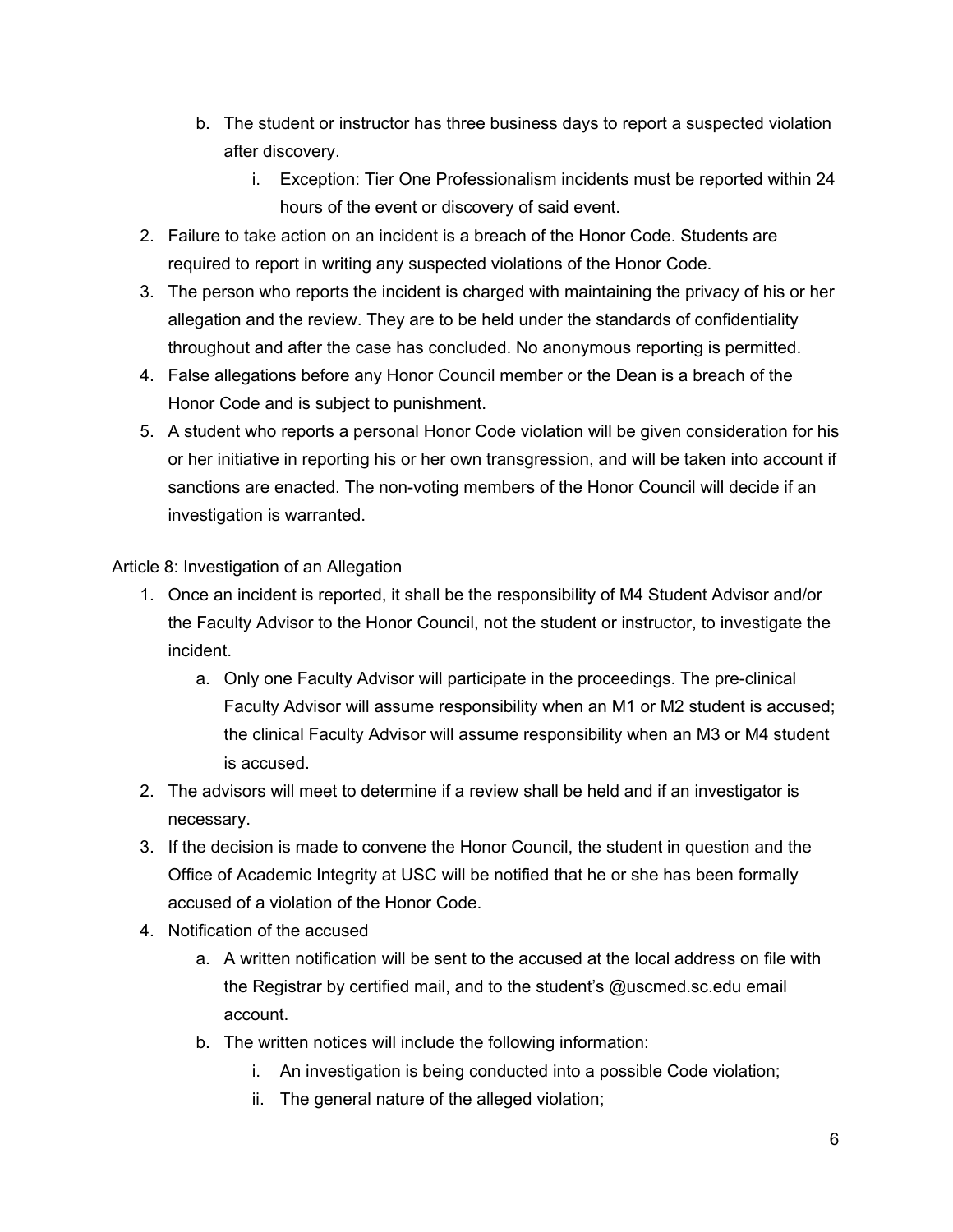- iii. The name and contact information of the Investigator ;
- iv. At the conclusion of that investigation, the matter, and any other matters discovered during the course of the investigation, will either be closed or reviewed in accordance with Article 9;
- v. If the Student either does not respond or is found to have committed the offense described, the Student may receive one or more of the sanctions described in Article 9 5:d:i:1-7.
- c. In the event that the certified notification is undeliverable, a second and final attempt at notification will be made both in person and via regular mail.
- 5. The Honor Council should be convened within two weeks from the initial reporting of the incident (schedules permitting). Requests for extensions should be made within two business days of notification to the Student Chair or Faculty Advisor.
- 6. The Investigator will be the Student Advisor unless otherwise appointed by the Faculty Advisor(s).
- 7. The Investigator may interview witnesses, including the accused Student, and review any documents or other information that may assist in determining facts relevant to the alleged violation.
- 8. An accused Student who refuses to answer inquiries regarding the matter shall not be subject to additional discipline for doing so. Finders of fact may, however, draw appropriate inferences from the accused Student's refusal to answer questions.
- 9. All those involved in the review will be notified with:
	- a. A copy of the Report of Honor Code Violation;
	- b. A copy of these Procedures and of the Code;
	- c. The investigator's list of possible witnesses and copies of any documents likely to be presented at the review;
	- d. A list of the names of the members of the Honor Council and notice of the accused's right to request recusal of one or more council members;
	- e. Notice of the time and place of the review;
	- f. Notice of the right to be accompanied by an Advisor (which may include legal counsel) at the review and the duty to notify the Student Chair, no less than 3 Days before the review is scheduled, of the Student's intention to have an Advisor present at the hearing;
	- g. Notice of the right of the accused to a hearing and the duty to exercise this right by notifying the Chair no less than 3 days before the hearing is scheduled;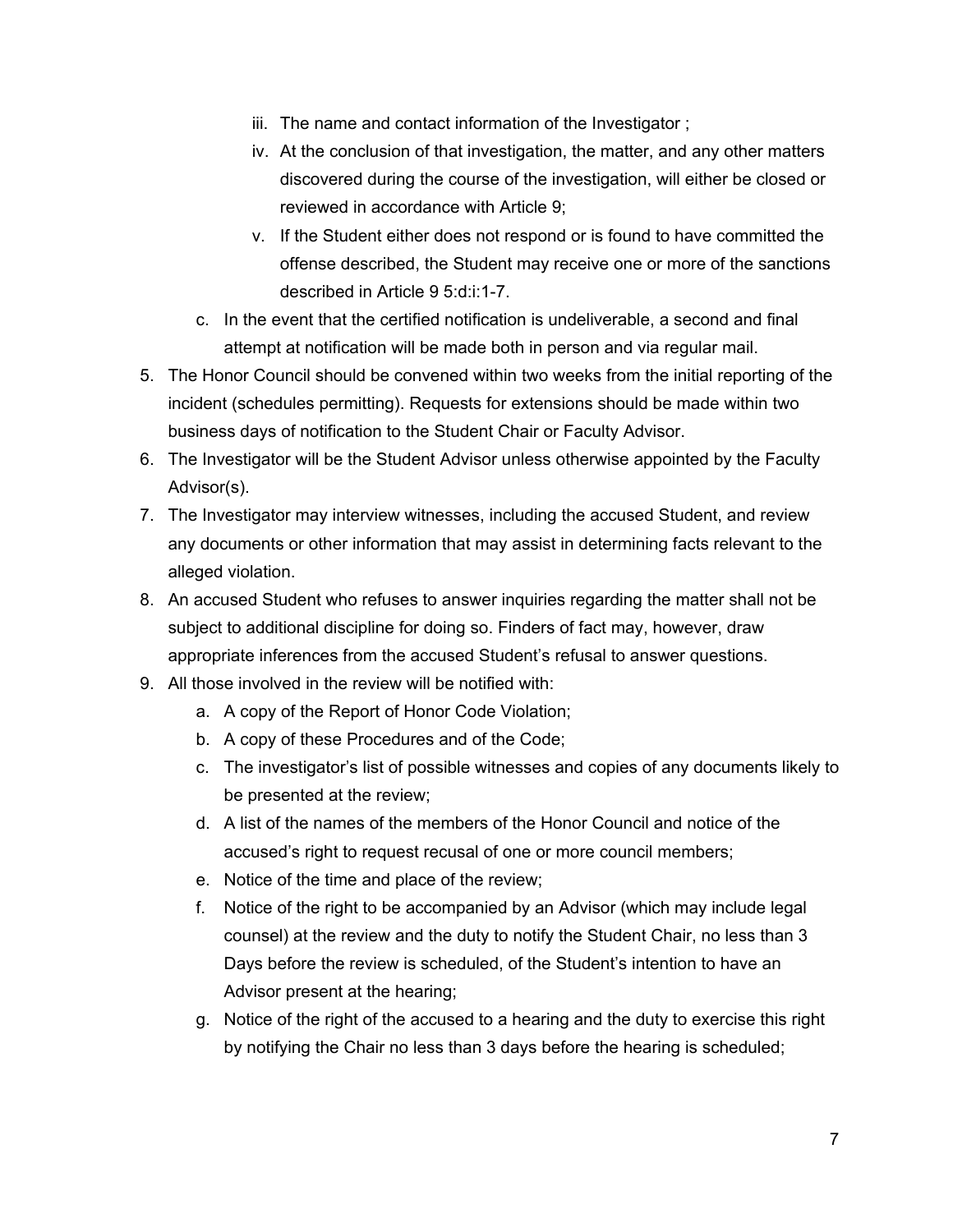- h. Notice that the Student must provide a list of witnesses and documents to the Student Chair and the Investigator no less than 3 Days before the scheduled date of the review;
- i. Specific notice that the hearing is the Student's opportunity to defend against the allegations brought and that one or more sanctions specified in Article 9 5:d:i:1-7 may result from a finding that any violation occurred.

Article 9: Reviews by the Honor Council

- 1. Reviews shall be called by the Student Chair of the Honor Council (if appropriate, as determined by the non-voting members of the Honor Council).
- 2. Any member of the Honor Council who has a personal interest in the reviews shall remove himself or herself from participation in the hearing.
- 3. The accuser and the accused must be present at all reviews.
	- a. Exceptions are as follows:
		- i. The accused waives their right to appearance in writing to the Student Chair of the Honor Council.
		- ii. Notification of the accused was attempted but could not be made, as pursuant to Article 8:4:c, in which case the hearing can be conducted with the accused absent.
- 4. Proceedings of Reviews
	- a. An investigator is involved in the case shall present the information gathered from all witnesses and facts that were gathered during the investigation.
	- b. Both the accuser and the accused may present a statement to the Council.
		- i. Though the accused has a right to a representative (legal counsel or an advisor of their choice) as pursuant to Article 8:9:f, only the accused may speak on behalf of themselves at the hearing.
	- c. The accused may admit to violations at anytime during the proceedings
	- d. The proceedings of the reviews are entirely confidential; any member present at the reviews is not at liberty to discuss them with anyone.
	- e. Proceedings will be audio-recorded and saved on a USB drive in MP3 format. These recordings will be kept in the School of Medicine registrar's office along with a copy of the documentation sent to the Promotions Committee for a period of five years after the date of the student's graduation, regardless of the outcome of the proceedings.
- 5. Completion of the review.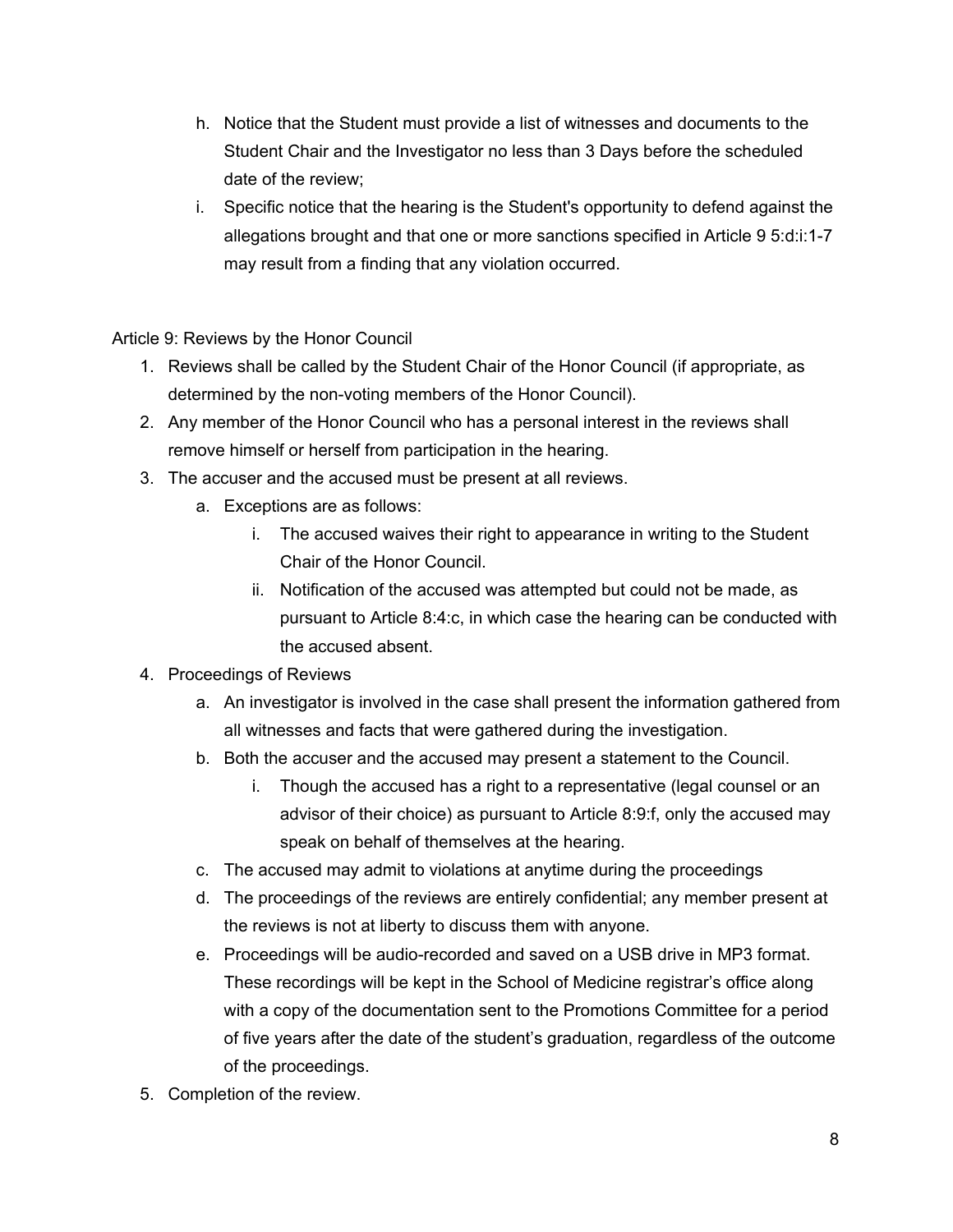- a. The Honor Council will meet in a closed, private session for deliberation immediately following the hearing.
- b. The Honor Council's responsibility is to determine if a violation of the Honor Code has or has not occurred and make a recommendation of sanction to the Promotions Committee in conjunction with the decision.
- c. The standard of proof will be a preponderance of the evidence: evidence that, to a reasonable and unbiased party, more likely than not points in favor of or against the student.
- d. A quorum will determine the decision, as specified in Article 6.
- e. The faculty and student advisor shall draft a report to the Promotions Committee, including the outcome of the review and the council's recommended sanction. The committee shall be provided with a vote count, a written summary of the case and a recommendation.
	- i. The recommendation to the Promotions Committee shall be determined using the guidelines of the Promotions Committee.
		- 1. Permanent expulsion from the School of Medicine;
		- 2. Suspension from the School of Medicine for a period of not less than one semester;
		- 3. Reprimand to be administered orally by the Dean of the School of Medicine with a record of the reprimand to be maintained in the School of Medicine Registrar's Office (first offense only);
		- 4. A Letter of Warning from the Dean to be recorded in the the School of Medicine Registrar's Office (first offense only);
		- 5. Revocation of admission to the School of Medicine or revocation of degree;
		- 6. Remediation or professional training or counseling as appropriate for the nature of the offense;
		- 7. Any combination of the above sanctions.
	- ii. Recommendations to the Promotion Committee by the Honor Council and notification of the outcome of the hearing to OAI must be sent within one business week of the hearing, unless an appeal has been made to the Executive Dean, in which case the recommendations and notification would not be sent until the appeal has been concluded.
	- iii. Nothing in these procedures, including the imposition of any sanction, shall be interpreted to limit the academic authority of an Instructor to determine an appropriate grade for a student. If an Instructor determines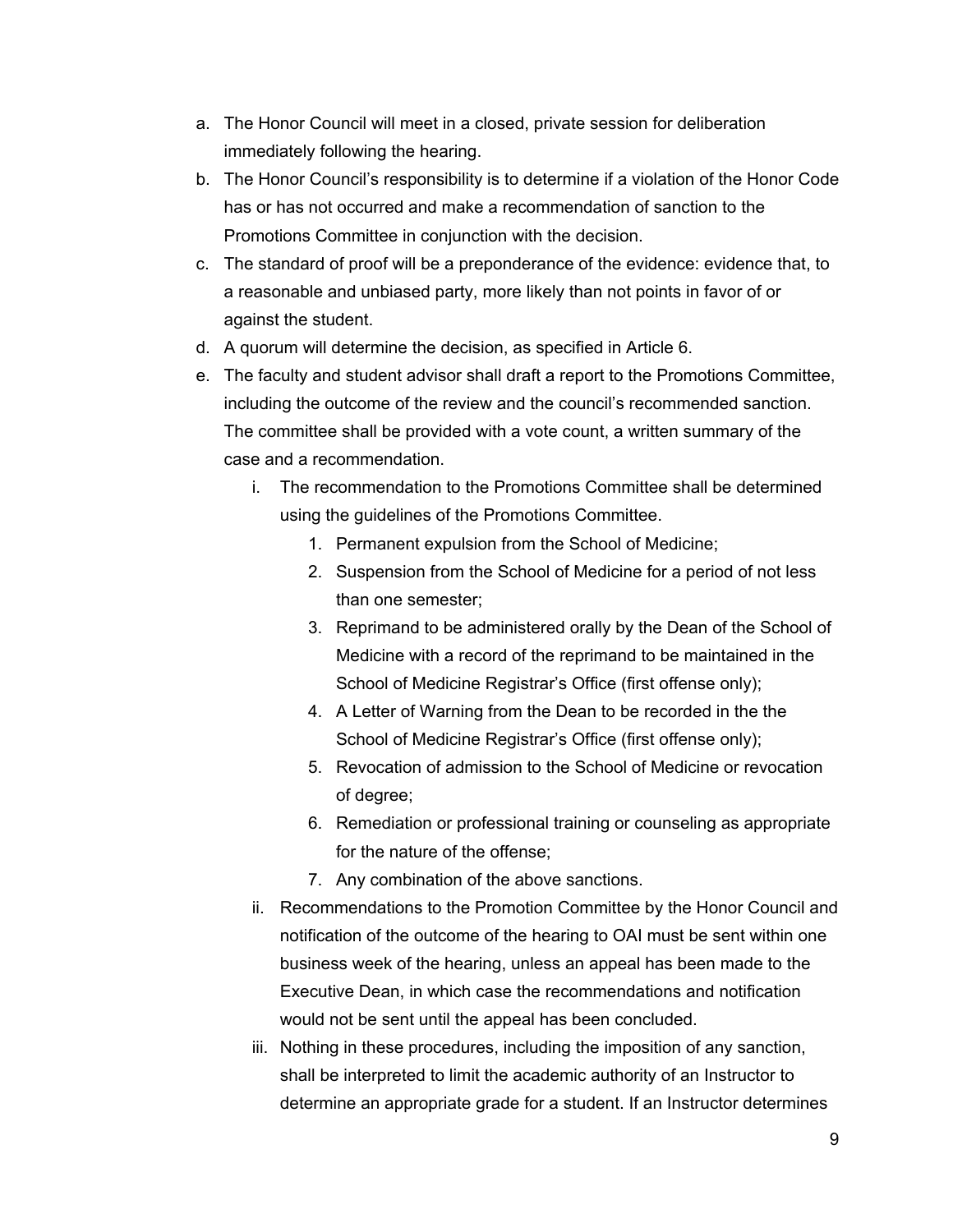that, because of academic dishonesty, a student's performance in an Academic Program merits a grade reduction or a failing grade, the Instructor's authority to award such an appropriate grade is not limited by the imposition of any sanction under this Section.

## Article 10. Appeals

- 1. Appeals of the decision resulting from the Honor Council hearings may be made to the Executive Dean of the School of Medicine, who will then appoint a suitable person to consider the appeal.
- 2. The grounds for appeal must be in writing and filed within three (3) business days of the original notification of the verdict.
- 3. Grounds for appeals
	- a. that specific procedural rules were not followed, resulting in prejudice to the accused student;
	- b. that there is specific new evidence, which could not reasonably have been discovered prior to the hearing and which likely would have changed the outcome of the hearing.
- 4. If it is determined that the appeal is legitimate by the Executive Dean's appointee, three (3) new members from the Honor Committee will constitute the new Honor Council. Two (2) new faculty members will be chosen by the faculty advisor.

Article 11: Informing Students of the Honor System and Publicity

- 1. Each M1 will be informed by the Honor Committee during orientation about the functions of the Honor System and his or her obligations to the Honor Code.
- 2. Each student will be provided with a copy of the Constitution and Bylaws of the Honor System and the Honor Code each year.
- 3. During orientation week, M1 students will affirm their commitment to the Honor System by signing the Honor Code.
- 4. The members of the Honor Committee will be made known to all students upon commencement of each academic year. The members will be accessible to any student to address concerns or questions regarding protocol, violations, or other Honor Code issues.
- 5. Each student will affirm by signature his or her obligation to uphold the Honor Code on the first page of every test.

## Article 12: Amendments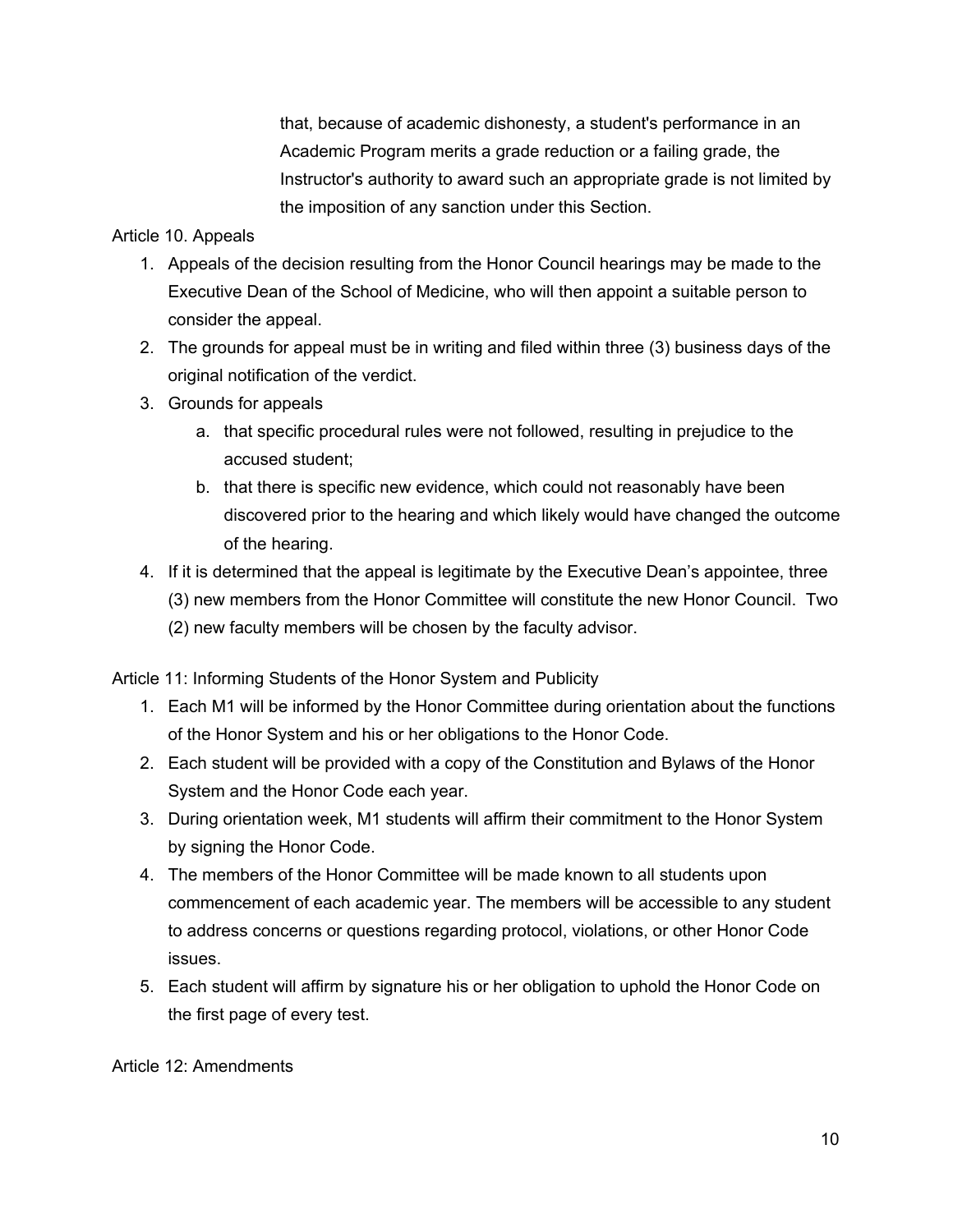- 1. Amendments to this Constitution shall require the approval of a simple majority of the total membership of the Honor Committee and faculty involved in the Honor System for their adoption.
- 2. The amendment will then be presented to the student body for affirmation.

## Bylaws

Article I. Definition of Honor Breach

Breach of Honor Code is defined by, but not limited to the following:

- 1. The student will not give or receive unauthorized aid. He or she will not:
	- a. share and/or accept previous and/or current test questions and/or answers;
	- b. inappropriately use copyrighted material, including (but not limited to) sharing without permission;
	- c. give and/or receive unauthorized assistance;
	- d. violate the Electronic File Sharing Guidelines (see: Bylaws, Article II, Section 5).
- 2. The student will not plagiarize.
- 3. The student will not intentionally misrepresent by word or action any situation of fact, including:
	- a. falsely identifying oneself while signing in;
	- b. falsely reporting breaches of the Honor Code;
	- c. falsification of documents related to academic or clinical work; and
	- d. falsely identifying oneself as a physician.
- 4. The student will not offer or give any favor or item of value for the purpose of influencing behavior, grades, etc.
- 5. The student will not participate in conduct intended to interfere with an instructor's ability to evaluate.
- 6. Statement on Technology:
	- a. Shared files are intended to be student generated only, including but not limited to: outlines, Word documents, and Powerpoint presentations.
	- b. Every file added to the authorized shared folder must include the first and last name of the person that uploaded it in the file name. Any file without a person's name will be immediately deleted without notification.
	- c. No file may include exam material, including reproductions of test questions or paraphrasing of test questions.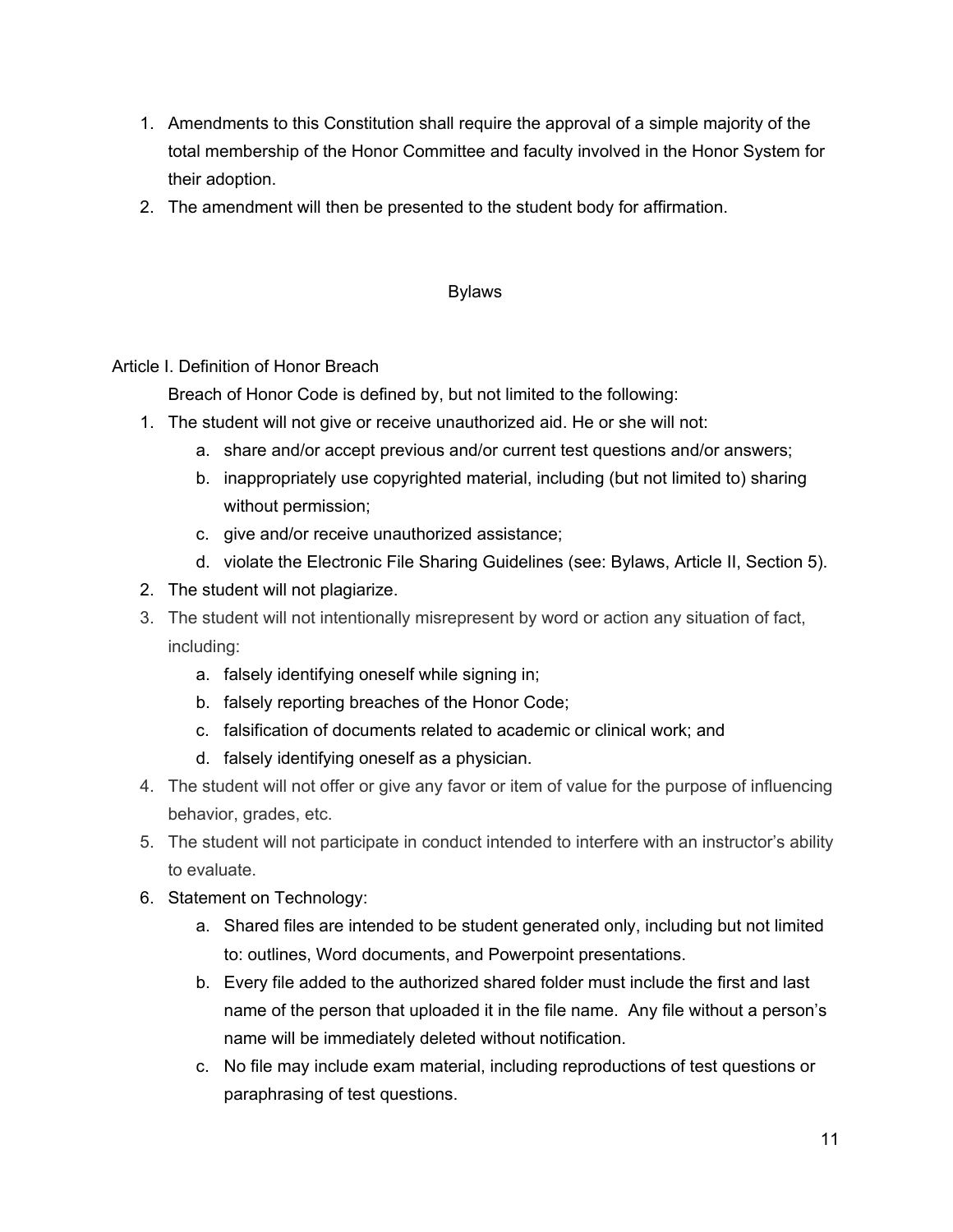- d. Absolutely no copyrighted material will be allowed in the shared folder (including, but not limited to textbooks and review books).
- e. No recordings (personal or from ClassCapture) may be posted.
- f. A document that a professor hands out in class may not be posted, unless the professor explicitly states that it may be.
- g. Powerpoints or documents that are posted on Blackboard may not be posted in the shared folder.
- h. Other documents are at a professor's discretion.
- i. When in doubt students should confirm with professor for guidance on what is acceptable to post or share.
- j. Group sharing of materials is only allowed via USC SOM-monitored Google Drive accounts. File sharing through e-mail should be done judiciously in the spirit of the Honor Code.
- 7. The student will promptly and discreetly report all suspected violations of the Honor Code, as specified in Article 7 of the Constitution.
- 8. Guidelines on Professionalism
	- a. The student will be truthful in all of their actions. Lying, cheating, and other forms of dishonesty are unacceptable.
	- b. The student will maintain a professional demeanor at all times. They will show emotional intelligence and decorum under times of stress, fatigue, emergency situations, and personal problems.
	- c. Professionalism extends beyond the classroom and clinic; a physician is never truly "off duty." As such, a student's conduct outside the School of Medicine, as well as their social media presence, is subject to professional scrutiny.
	- d. Professionalism breaches of the Honor Code will be tiered and handled as stated in Article II of the Bylaws. The intent of the student must be considered when approaching professionalism violations.
- 9. Professionalism Tiers
	- a. Tier One
		- i. The student will treat all patients equally, with respect and dignity, and without regard for gender, race, religion, sexual orientation, handicap, or socioeconomic status. The student will not act in a discriminatory or derogatory manner, either verbally or non-verbally.
		- ii. The student will not form inappropriate relationships (sexual or otherwise) with patients or their family members.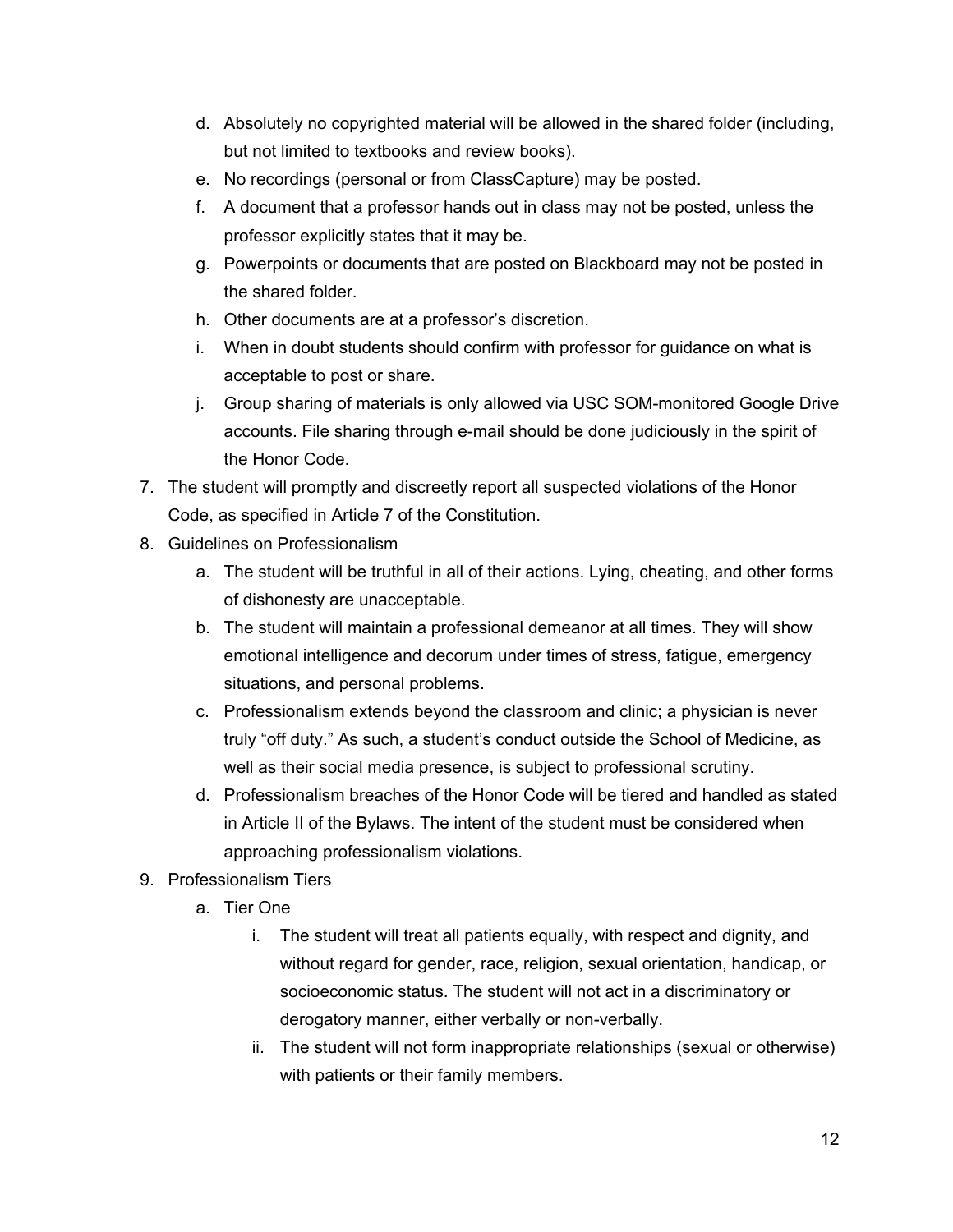- iii. The student will not endanger their patients by, including but not limited to, failing to ask for advice from superiors, neglecting to obtain appropriate supervision for clinical procedures, or performing tasks inappropriate for the clinical setting and their level of training.
- iv. The student will not violate the privacy of patients, including but not limited to the guidelines set in place by the clinical facilities and the Health Insurance Portability and Accountability Act (HIPAA).
- v. The student will be judicious in their use of alcohol and (prescription) drugs; they will avoid their intoxicating effects while on duty.
- vi. The student will maintain professional, cooperative, and respectful relationships with their colleagues, including their peers, other clinicians, and non-clinical staff members.
- vii. The student will obey all local, state, and national laws.
	- 1. Any student who is arrested for, charged with, or convicted of any offense other than a minor traffic offense (for which a fine of \$250 or less was imposed) is required to report the event to the Honor Council within one day days of the event, as specified in Article 7:1:b:i of the Constitution.
	- 2. Failure to do so will be considered an additional breach of the Honor Code.

# b. Tier Two

- i. The student will be present at all required classes, meetings, rotations, and other mandatory events. Expected absences must be reported to the course or clerkship director in advance. Advance notice of an absence does not equate to an excused absence. (See course or clerkship policies for the definition of an excused absence.) Absences not meeting the guidelines established by the course/clerkship director or the School of Medicine will be considered unexcused without written consent from the instructor.
- ii. The student will complete all certification and re-certification requirements by the assigned deadline. This includes, but is not limited to, HIPAA training, Bloodborne Pathogens training, and Basic/Advanced Cardiac Life Support certification.
- iii. The student will complete their United States Medical Licensing Examinations (USMLE) by the deadlines as laid forth in the USC SOM Student Handbook. This includes Step 1, Step 2 CK, and Step 2 CS.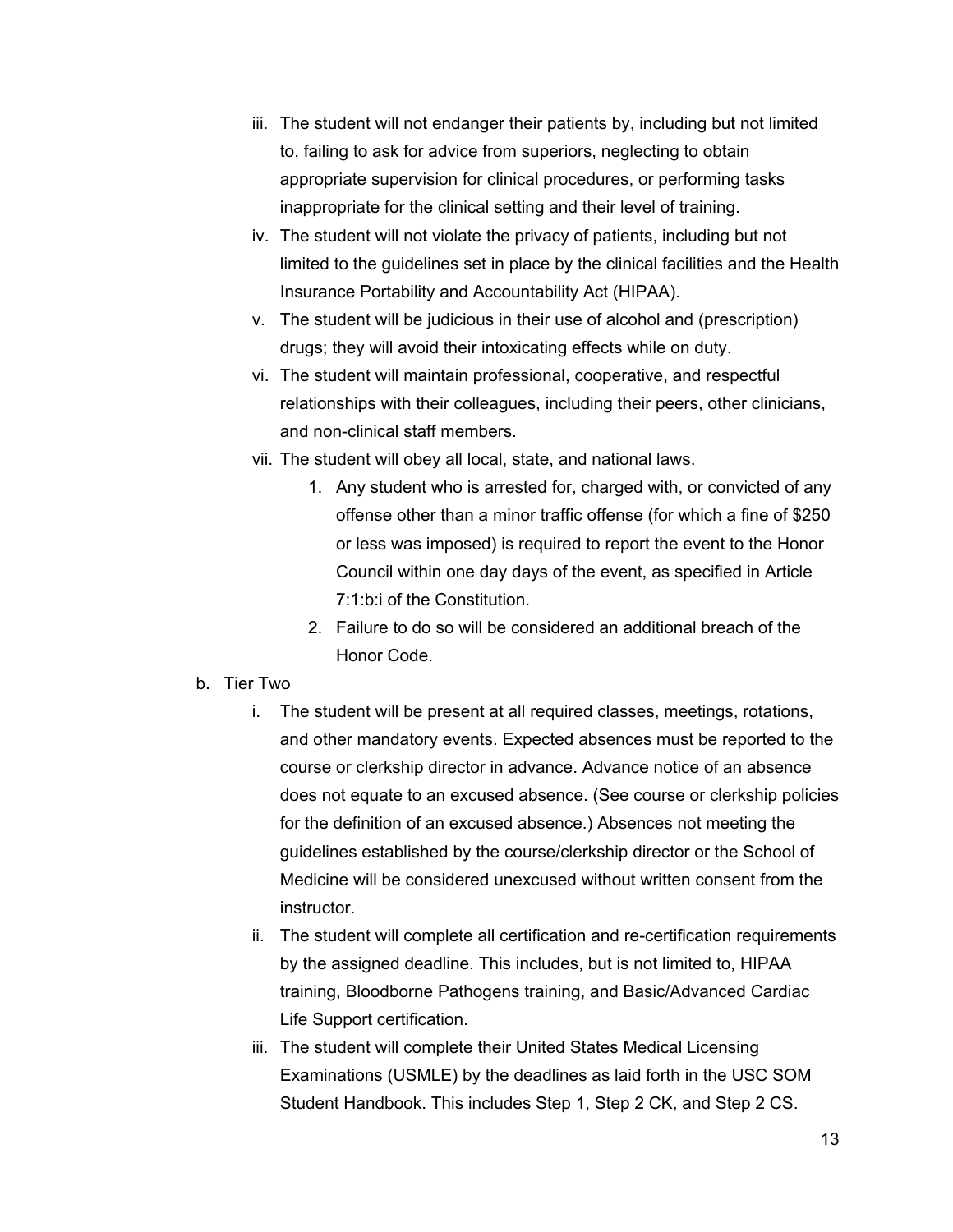- iv. The student will assume an equitable distribution of the workload for any group assignments or clerkship rotations. They will not take on substantially more or less of the tasks at hand than their peers.
- v. The student will fulfill all of their duties to completion. They will not abdicate responsibility for their actions; they will see their assigned patients regularly and prioritize their professional demands to provide optimal patient care.
- vi. The student will be readily accessible (via phone, text message , or other means of communication) at all times while on duty.
- c. Tier Three
	- i. The student will be punctual to all required events, including but not limited to classes and rotations.
	- ii. The student will maintain appropriate standards of appearance, attire, and personal hygiene as appropriate for the patient population being served. (See: professional dress guidelines and clerkship orientation for specifics.)
	- iii. The student will use all resources appropriately, including (but not limited to) parking facilities, clinical supplies, break areas, and hospital equipment.
	- iv. The student will complete all assigned work on time, including (but not limited to), course/clerkship evaluations and patient charting.
	- v. The student will not take undue advantage of the clerkship excused absence policy.
		- 1. A record of all absences, excused and unexcused, will be kept for each student throughout the duration of their third and fourth years of medical school.

Article II. Definition of Tier Provisions for Reporting of Professional Infractions

- 1. All professional infractions as outlined in Article I of the Bylaws will be promptly reported to the Honor Council, as delineated in Article 7 of the Constitution.
- 2. Tier Three Infractions:
	- a. First Offense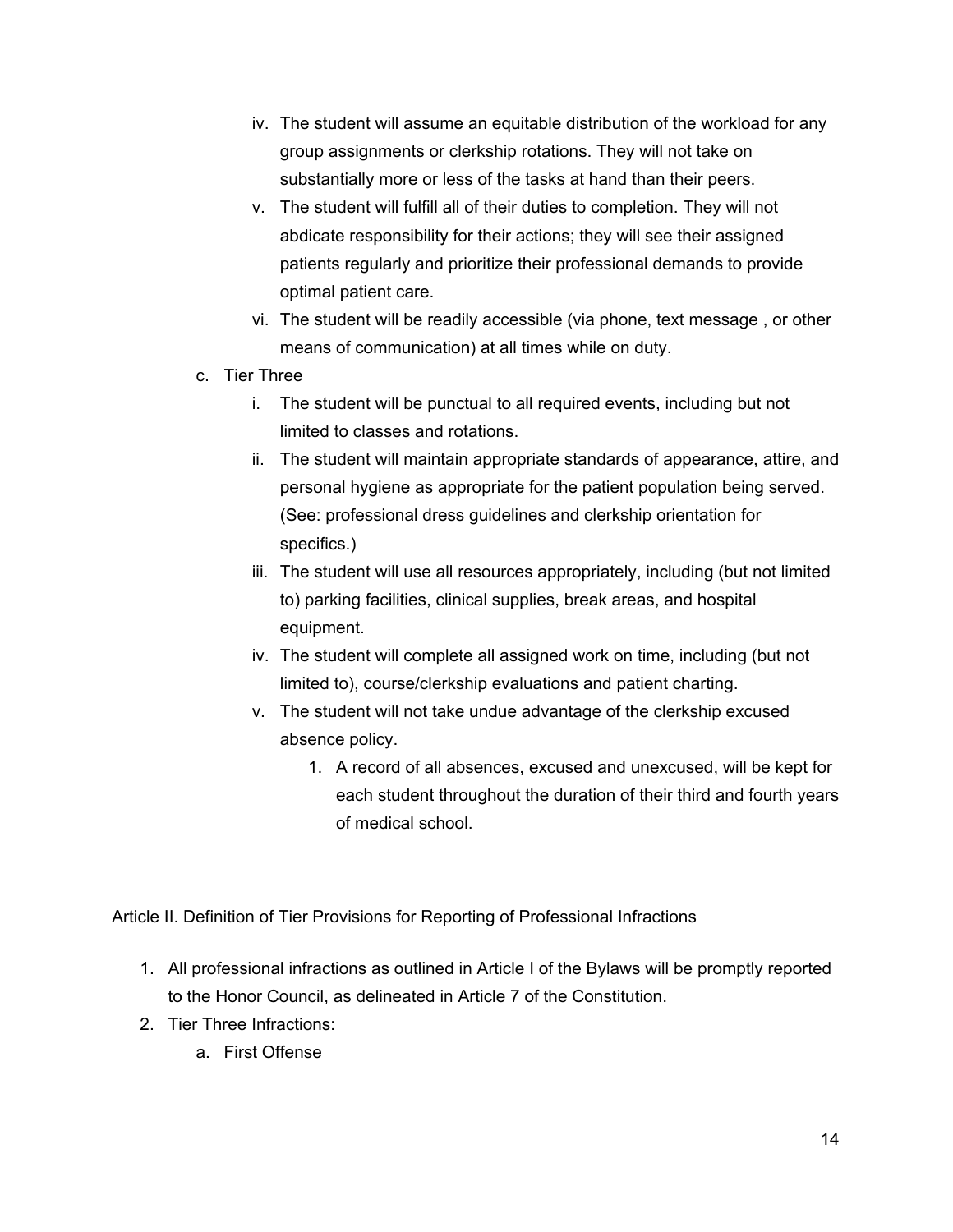- i. The course or clerkship director will administer a verbal warning or counseling as they see fit.
- ii. A Honor Code Violation Report will be submitted to the Honor Council for documentation but the matter will not be pursued.
- b. Repeated Offenses
	- i. The course or clerkship director will administer a verbal warning or counseling as they see fit.
	- ii. A Honor Code Violation Report will be submitted to the Honor Council.
	- iii. If this is the student's second offense during the term (semester or clerkship) or overall third offense, an investigation will be pursued as specified in the Constitution, Article 8.
- c. Sanctions
	- i. The sanctions recommended for Tier Three offenses shall emphasize professional remediation or counseling.
- 3. Tier Two Infractions:
	- a. The course or clerkship director will administer verbal reprimands and counsel the student as they see fit.
		- i. Additional action as appropriate for the circumstances may be immediately taken.
		- ii. An Honor Code Violation Report will be submitted to the Honor Council.
	- b. Sanctions recommended for offenses will include professional remediation or counseling, when possible.
- 4. Tier One Infractions:
	- a. The course or clerkship director will administer verbal reprimands and counsel the student as they see fit.
		- i. Additional action as appropriate for the circumstances may be immediately taken.
		- ii. An Honor Code Violation Report will be submitted to the Honor Council.
			- 1. All Tier One infractions should be reported within 24 hours of the event, or within 24 hours of awareness of the infraction, as pursuant to Constitution Article 7:1:b:i.
		- iii. If appropriate, professional remediation or counseling will be considered in conjunction with other sanctions.